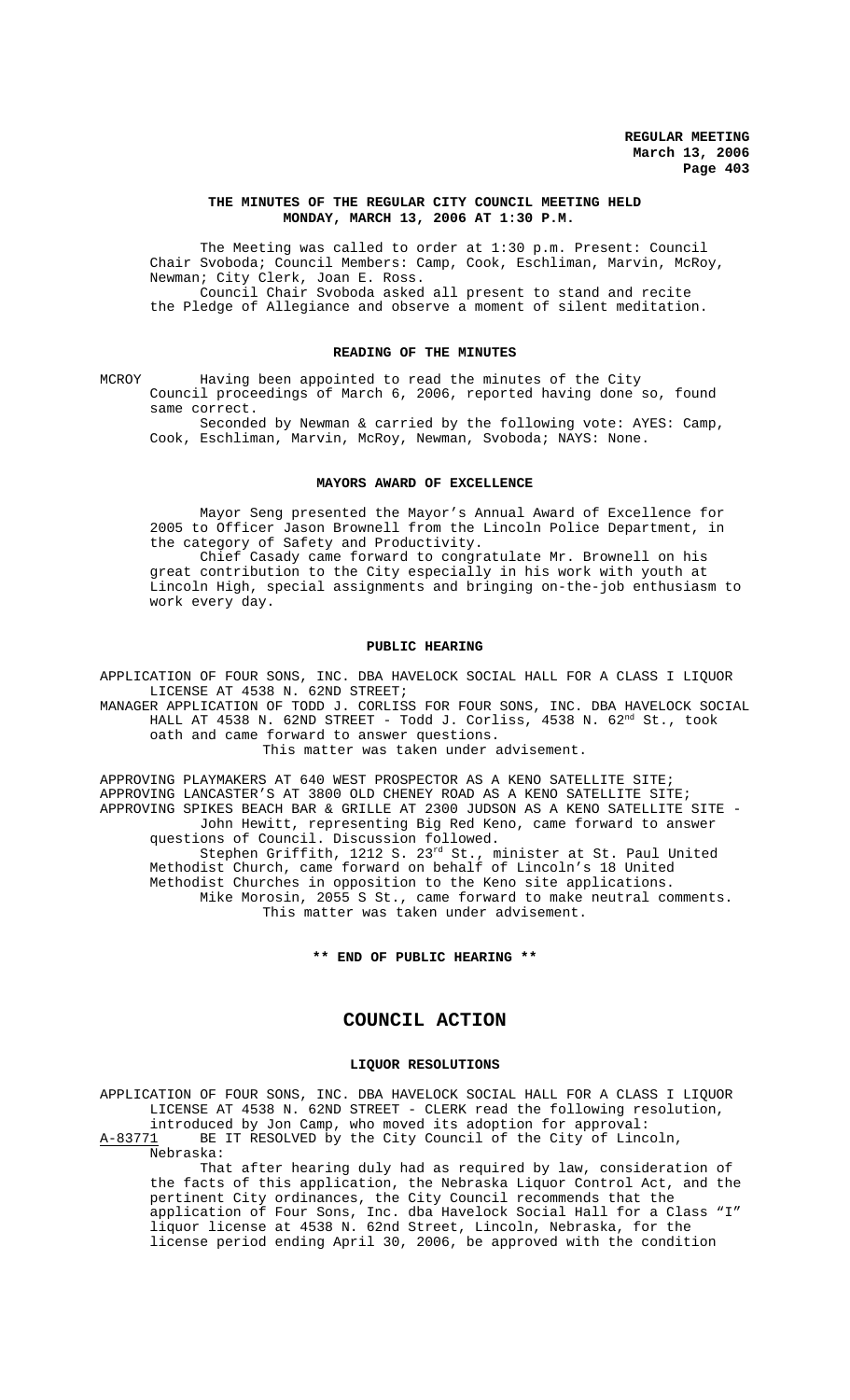that the premise complies in every respect with all city and state regulations. The City Clerk is directed to transmit a copy of this resolution to the Nebraska Liquor Control Commission.

Introduced by Jon Camp

Seconded by Newman & carried by the following vote: AYES: Camp, Cook, Eschliman, Marvin, McRoy, Newman, Svoboda; NAYS: None.

MANAGER APPLICATION OF TODD J. CORLISS FOR FOUR SONS, INC. DBA HAVELOCK SOCIAL HALL AT 4538 N. 62ND STREET - CLERK read the following resolution,

introduced by Jon Camp, who moved its adoption for approval:<br>2 WHEREAS, Four Sons, Inc. dba Havelock Social Hall located at 4538 A-83772 WHEREAS, Four Sons, Inc. dba Havelock Social Hall located at 4538 N. 62nd Street, Lincoln, Nebraska has been approved for a Retail Class "I" liquor license, and now requests that Todd J. Corliss be named manager;

WHEREAS, Todd J. Corliss appears to be a fit and proper person to manage said business.

NOW, THEREFORE, BE IT RESOLVED by the City Council of the City of Lincoln, Nebraska:

That after hearing duly had as required by law, consideration of the facts of this application, the Nebraska Liquor Control Act, and the pertinent City ordinances, the City Council recommends that Todd J. Corliss be approved as manager of this business for said licensee. The City Clerk is directed to transmit a copy of this resolution to the Nebraska Liquor Control Commission.

Introduced by Jon Camp

Seconded by Newman & carried by the following vote: AYES: Camp, Cook, Eschliman, Marvin, McRoy, Newman, Svoboda; NAYS: None.

### ORDINANCES - 2<sup>ND</sup> READING - NONE

# **RESOLUTIONS**

ACCEPTING THE REPORT OF NEW AND PENDING CLAIMS AGAINST THE CITY AND APPROVING DISPOSITION OF CLAIMS SET FORTH FOR THE PERIOD OF FEBRUARY 16 - 28, 2006 - CLERK read the following resolution, introduced by Annette McRoy, who

moved its adoption:<br>A-83773 BE IT RESOLVE BE IT RESOLVED by the City Council of the City of Lincoln, Nebraska:

That the claims listed in the attached report, marked as Exhibit "A", dated March 1, 2006, of various new and pending tort claims filed against the City of Lincoln with the Office of the City Attorney or the Office of the City Clerk, as well as claims which have been disposed of, are hereby received as required by Neb. Rev. Stat. § 13-905 (Reissue 1997). The dispositions of claims by the Office of the City Attorney, as shown by the attached report, are hereby approved:

| חת דואתר                        |  |              |  | ALLOWED OR SETTLED |                       |  |
|---------------------------------|--|--------------|--|--------------------|-----------------------|--|
| Allied Insurance                |  | \$2.085.89   |  |                    | Mary R. Cota \$350.00 |  |
| (Claim No. 26E5779)             |  |              |  |                    |                       |  |
| Clarence Threats as Husband and |  |              |  |                    |                       |  |
| Personal Representative of the  |  |              |  |                    |                       |  |
| Estate of Penny R. Threats      |  | 1,000,000.00 |  |                    |                       |  |

The City Attorney is hereby directed to mail to the various claimants listed herein a copy of this resolution which shows the final disposition of their claim.

Introduced by Annette McRoy Seconded by Newman & carried by the following vote: AYES: Camp, Cook, Eschliman, Marvin, McRoy, Newman, Svoboda; NAYS: None.

APPROVING PLAYMAKERS AT 640 WEST PROSPECTOR AS A KENO SATELLITE SITE - PRIOR to reading:<br>ESCHLIMAN Moved

Moved to place Bill No. 06R-39 on pending indefinitely. Seconded by McRoy & **LOST** by the following vote: AYES: Cook,

Eschliman; NAYS: Camp, Marvin, McRoy, Newman, Svoboda. COOK Moved to have Bill No. 06R-39 delayed with public hearing and action in one week to 3/20/06.

Seconded by Eschliman & carried by the following vote: AYES: Camp, Cook, Eschliman, Marvin; NAYS: McRoy, Newman, Svoboda.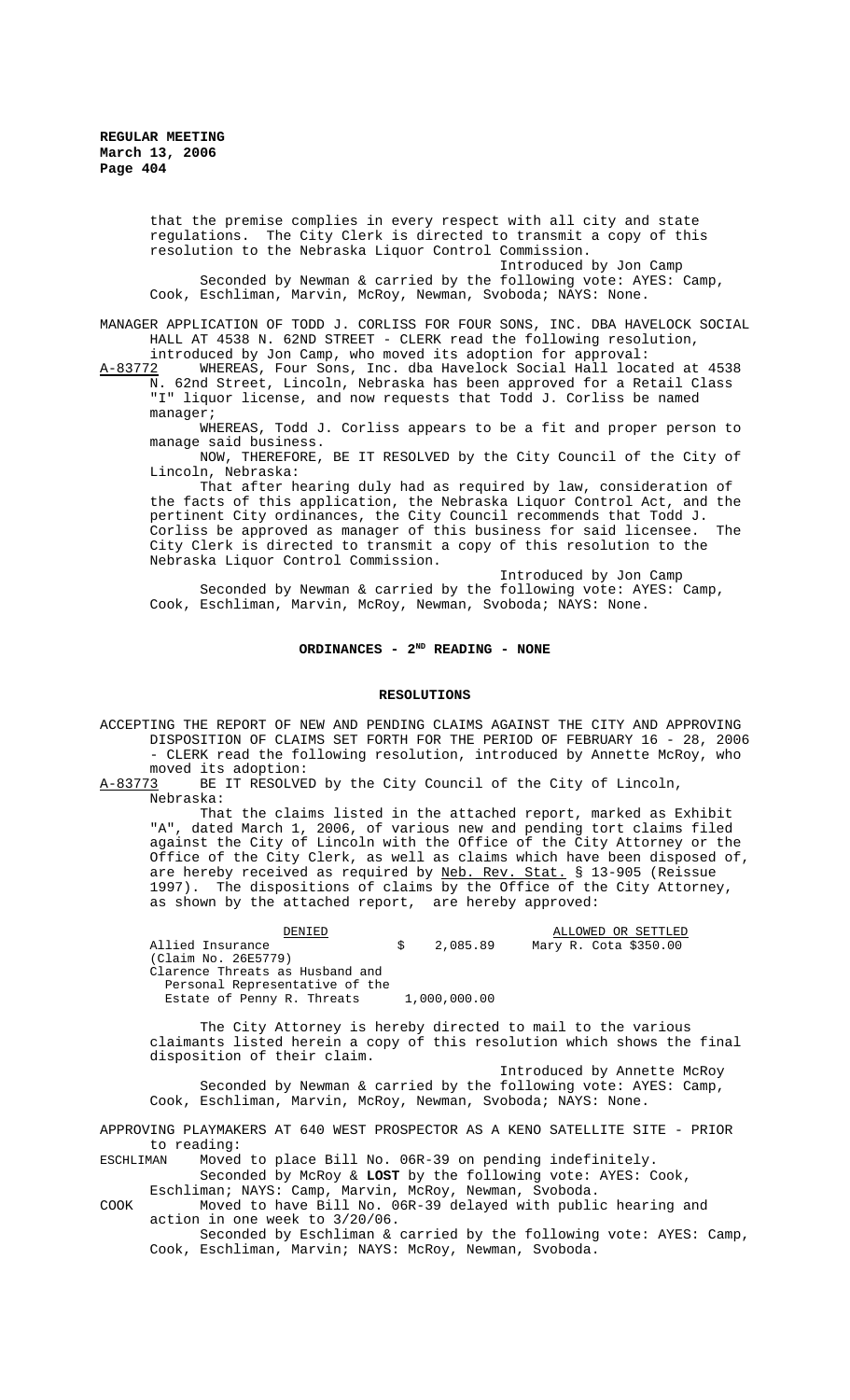APPROVING LANCASTER'S AT 3800 OLD CHENEY ROAD AS A KENO SATELLITE SITE - PRIOR to reading: ESCHLIMAN Moved to place Bill No. 06R-40 on pending indefinitely. Seconded by McRoy & **LOST** by the following vote: AYES: Cook, Eschliman; NAYS: Camp, Marvin, McRoy, Newman, Svoboda. COOK Moved to have Bill No. 06R-40 delayed with public hearing and action in one week to 3/20/06.

Seconded by Eschliman & carried by the following vote: AYES: Camp, Cook, Eschliman, Marvin; NAYS: McRoy, Newman, Svoboda.

APPROVING SPIKES BEACH BAR & GRILLE AT 2300 JUDSON AS A KENO SATELLITE SITE - PRIOR to reading:

# ESCHLIMAN Moved to place Bill No. 06R-41 on pending indefinitely. Seconded by McRoy & **LOST** by the following vote: AYES: Cook,

Eschliman; NAYS: Camp, Marvin, McRoy, Newman, Svoboda. COOK Moved to have Bill No. 06R-41 delayed with public hearing and action in one week to 3/20/06.

Seconded by Eschliman & carried by the following vote: AYES: Camp, Cook, Eschliman, Marvin; NAYS: McRoy, Newman, Svoboda.

- APPROVING AN AGREEMENT BETWEEN THE CITY AND STATE DEPT. OF ROADS TO IDENTIFY A CORRIDOR FOR A LINEAR PARK ON THE NORTH SIDE OF THE SOUTH BELTWAY BETWEEN 27TH AND 84TH STREETS. (3/6/06 - P.H. W/ACTION CON'T. TO  $3/13/06$ ) - PRIOR to reading:
- COOK Moved to place Bill No. 06R-34 on pending with continued Public Hearing & Action on 5/15/06.

Seconded by Marvin & carried by the following vote: AYES: Camp, Cook, Eschliman, Marvin, McRoy, Newman, Svoboda; NAYS: None.

### **PETITIONS AND COMMUNICATIONS - NONE**

### **REPORTS OF CITY OFFICERS**

LINCOLN WATER & WASTEWATER SYSTEM RECAPITULATION OF DAILY CASH RECEIPTS FOR MONTH OF FEBRUARY 2006 - CLERK presented said report which was placed on file in the Office of the City Clerk. **(8-71)**

#### ORDINANCES - 1<sup>ST</sup> READING

- CHANGE OF ZONE 04005 APPLICATION OF THE SOUTHEAST RURAL FIRE DEPARTMENT FOR A CHANGE OF ZONE FROM AGR AGRICULTURAL RESIDENTIAL DISTRICT TO P PUBLIC USE DISTRICT ON PROPERTY GENERALLY LOCATED AT 7700 PINE LAKE ROAD - CLERK read an ordinance, introduced by Patte Newman, amending the Lincoln Zoning District Maps attached to and made a part of Title 27 of the Lincoln Municipal Code, as provided by Section 27.05.020 of the Lincoln Municipal code, by changing the boundaries of the districts established and shown thereon, the first time.
- CHANGE OF ZONE 06007 APPLICATION OF WILLIAM A. PETERSON FOR A CHANGE OF ZONE FROM AG AGRICULTURAL DISTRICT TO AGR AGRICULTURAL RESIDENTIAL DISTRICT ON PROPERTY GENERALLY LOCATED AT THE NORTHEAST CORNER OF 84TH STREET AND WAVERLY ROAD - CLERK read an ordinance, introduced by Patte Newman, amending the Lincoln Zoning District Maps attached to and made a part of Title 27 of the Lincoln Municipal Code, as provided by Section 27.05.020 of the Lincoln Municipal Code, by changing the boundaries of the districts established and shown thereon, the first time.
- CHANGE OF ZONE 06010 APPLICATION OF HOLDREGE INVESTORS AND UNIVERSITY PARK CONGREGATION OF JEHOVAH'S WITNESSES FOR A CHANGE OF ZONE FROM O-3 OFFICE PARK DISTRICT TO B-2 PLANNED NEIGHBORHOOD BUSINESS DISTRICT ON PROPERTY GENERALLY LOCATED AT 84TH AND HOLDREGE STREETS - CLERK read an ordinance, introduced by Patte Newman, amending the Lincoln Zoning District Maps attached to and made a part of Title 27 of the Lincoln Municipal Code, as provided by Section 27.05.020 of the Lincoln Municipal Code, by changing the boundaries of the districts established and shown thereon, the first time.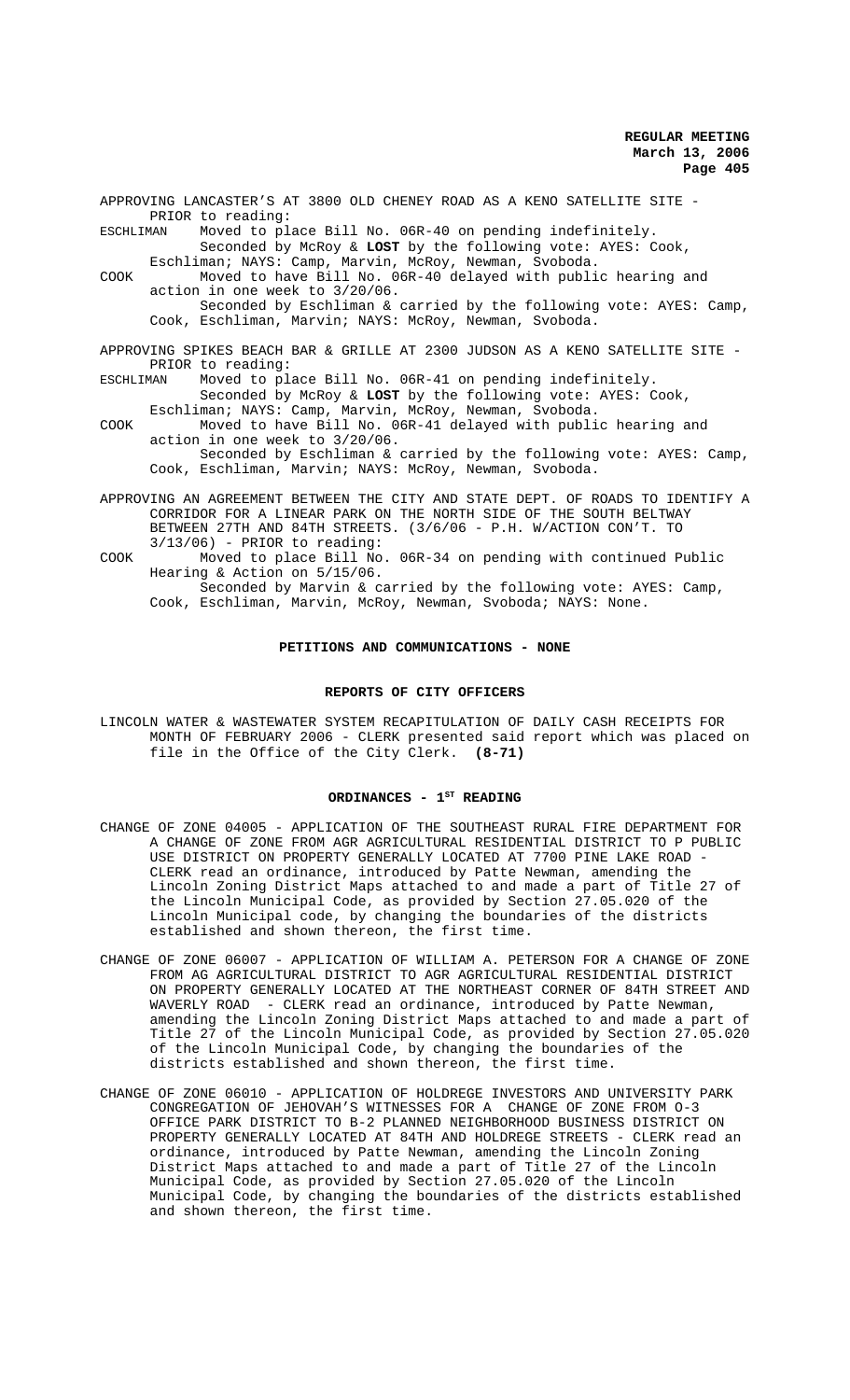- ANNEXATION 05019 AMENDING THE LINCOLN CORPORATE LIMITS MAP BY ANNEXING APPROXIMATELY 41.7 ACRES OF PROPERTY GENERALLY LOCATED AT HIGHWAY 34 AND FALLBROOK BOULEVARD. (RELATED ITEMS: 06-30, 06-31) - CLERK read an ordinance, introduced by Patte Newman, annexing and including the below described land as part of the City of Lincoln, Nebraska and amending the Corporate Limits Map attached to and made a part of Ordinance No. 18208, to reflect the extension of the corporate limits boundary of the City of Lincoln, Nebraska established and shown thereon, the first time.
- CHANGE OF ZONE 05085 APPLICATION OF NEBCO, INC. FOR A CHANGE OF ZONE FROM AG AGRICULTURAL DISTRICT TO R-3 RESIDENTIAL DISTRICT PUD, FROM R-3 RESIDENTIAL DISTRICT TO R-3 RESIDENTIAL DISTRICT PUD, FROM O-3 OFFICE PARK DISTRICT TO O-3 OFFICE PARK DISTRICT PUD, FROM B-2 PLANNED NEIGHBORHOOD BUSINESS DISTRICT TO B-2 PLANNED NEIGHBORHOOD BUSINESS DISTRICT PUD, AND FROM R-3 RESIDENTIAL DISTRICT TO B-2 PLANNED NEIGHBORHOOD BUSINESS DISTRICT PUD, ON PROPERTY GENERALLY LOCATED AT HIGHWAY 34 AND FALLBROOK BOULEVARD, FOR A PLANNED UNIT DEVELOPMENT DISTRICT DESIGNATION OF SAID PROPERTY; AND FOR APPROVAL OF A DEVELOPMENT PLAN WHICH PROPOSES MODIFICATIONS TO THE ZONING ORDINANCE, LAND SUBDIVISION ORDINANCE AND CITY OF LINCOLN DESIGN STANDARDS TO ALLOW APPROXIMATELY 1,767 DWELLING UNITS AND APPROXIMATELY 680,000 SQUARE FEET OF COMMERCIAL USES. (RELATED ITEMS: 06-30, 06-31) - CLERK read an ordinance, introduced by Patte Newman, amending the Lincoln Zoning District Maps attached to and made a part of Title 27 of the Lincoln Municipal Code, as provided by Section 27.05.020 of the Lincoln Municipal Code, by changing the boundaries of the districts established and shown thereon, the first time.
- AMENDING THE LINCOLN MUNICIPAL CODE BY ADDING A NEW CHAPTER 24.42 TO ADOPT REQUIREMENTS FOR THE INSPECTION OF ON-SITE WATER SUPPLY SYSTEMS AND ON-SITE WASTEWATER TREATMENT SYSTEMS PRIOR TO THE SALE, TRANSFER, OR CONVEYANCE OF PROPERTY - CLERK read an ordinance, introduced by Patte Newman, amending Title 24 of the Lincoln Municipal Code, Plumbing and Sewers, to regulate on-site systems to include on-site water supply systems and on-site wastewater treatment systems prior to the sale, transfer, or conveyance of property within the City of Lincoln and the three mile area by adding a new section numbered 24.42.010 to establish the purpose of this ordinance; adding a new section numbered 24.42.020 to define terms used in the ordinance; adding a new section numbered 24.42.030 to require inspections of on-site systems prior to the sale, transfer, or conveyance of property and exceptions to the inspection requirements; adding a new section numbered 24.42.040 to define the inspection requirements of on-site wastewater treatment systems; adding a new section numbered 24.42.050 to define inspection of on-site water supply systems; adding a new section numbered 24.42.060 to define the requirements of inspection reports; adding a new section numbered 24.42.070 to identify the review of the inspection reports and issuance of determination letters; adding a new section numbered 24.42.080 to allow entry for purposes of inspection and enforcement; adding a new section numbered 24.42.090 to create Property Transfer Inspector permits; adding new section numbered 24.42.100 to require Property Transfer Inspectors to maintain insurance; adding a new section numbered 24.42.110 to create permit fees and inspection report review fees; adding a new section numbered 24.42.120 to require a person to have a permit in order to do inspections; adding new section numbered 24.42.130 to establish the procedures for suspension or revocation of a permit; adding a new section numbered 24.42.140 to establish the procedures for the reinstatement of a suspended or revoked permit; adding a new section numbered 24.42.150 to establish enforcement hearings; adding a new section numbered 24.42.160 to establish notice and service provisions; adding a new section numbered 24.42.170 to provide penalties for violations of this chapter; adding a new section numbered 24.42.180 to protect other sections should one section become invalid; and adding a new section numbered 24.42.190 to state the effective date of the ordinance and to provide an effective date for penalties against an owner of an on-site system, the first time.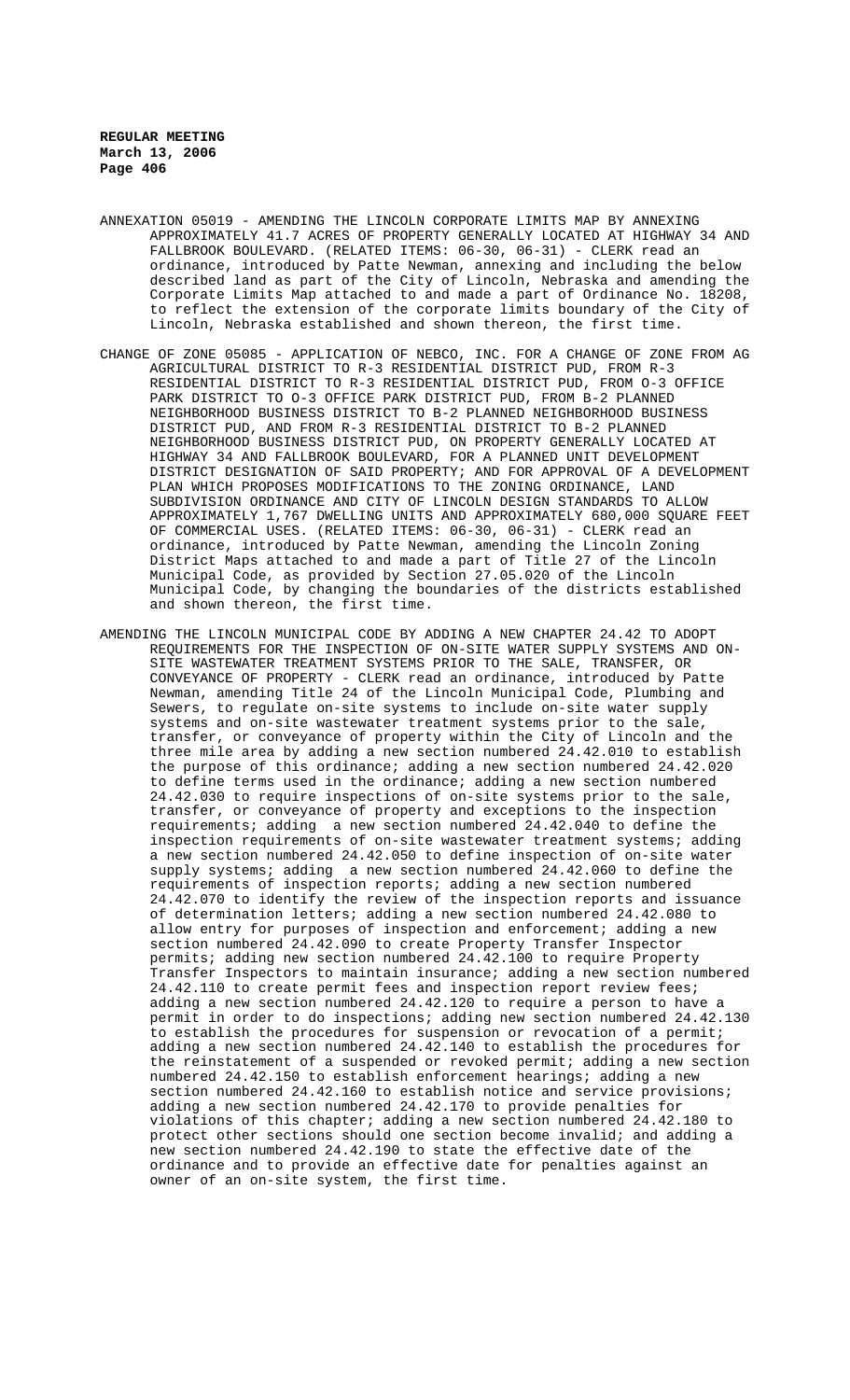# ORDINANCES - 3<sup>RD</sup> READING & RESOLUTIONS FOR ACTION

AMENDING THE PAY SCHEDULES OF EMPLOYEES WHOSE CLASSIFICATIONS ARE ASSIGNED TO THE PAY RANGE WHICH IS PREFIXED BY THE LETTER M BY CREATING THE JOB CLASSIFICATION OF "GIS PROGRAM MANAGER" - CLERK read an ordinance, introduced by Dan Marvin, amending Section 1 of Ordinance No. 18479 passed December 13, 2004, as amended by Ordinance No. 18674 passed February 6, 2006, relating to the pay schedules of employees whose classifications are assigned to the pay range which is prefixed by the letter "M," by creating the job classification of GIS Program Manager, the third time.<br>MARVIN Moved to

Moved to pass the ordinance as read.

Seconded by Newman & carried by the following vote: AYES: Camp, Cook, Eschliman, Marvin, McRoy, Newman, Svoboda; NAYS: None. The ordinance, being numbered **#18679**, is recorded in Ordinance Book #25, Page

CHANGE OF ZONE 06004 - AMENDING TITLE 27 OF THE LINCOLN MUNICIPAL CODE RELATING TO THE ZONING ORDINANCE, BY AMENDING SECTION 27.67.040(D)(3) TO ADJUST THE PARKING REQUIREMENTS FOR MINI-WAREHOUSING - CLERK read an ordinance, introduced by Dan Marvin, amending Section 27.67.040 of the Lincoln Municipal Code relating to Parking Requirements; Special Conditions to adjust the parking for miniwarehousing; and repealing Section 27.67.040 of the Lincoln Municipal code as hitherto existing, the third time.<br>NEWMAN Moved to

Moved to amend Bill No. 06-20 in the following manner: 1. On page 2, line 21, delete the phrase "Bowling alleys" and insert in lieu thereof the phrase "Public bowling centers."

Seconded by Eschliman & carried by the following vote: AYES: Camp, Cook, Eschliman, Marvin, McRoy, Newman, Svoboda; NAYS: None.<br>MARVIN Moved to pass the ordinance as amended.

Moved to pass the ordinance as amended.

Seconded by Newman & carried by the following vote: AYES: Camp, Cook, Eschliman, Marvin, McRoy, Newman, Svoboda; NAYS: None. The ordinance, being numbered **#18680**, is recorded in Ordinance Book #25, Page

CHANGE OF ZONE 06005 - APPLICATION OF JOHN WRAGGE FOR A CHANGE OF ZONE FROM R-2 RESIDENTIAL DISTRICT TO O-2 SUBURBAN OFFICE DISTRICT ON PROPERTY GENERALLY LOCATED AT S. 39TH STREET AND NORMAL BLVD. - CLERK read an

ordinance, introduced by Dan Marvin, amending the Lincoln Zoning District Maps attached to and made a part of Title 27 of the Lincoln Municipal Code, as provided by Section 27.05.020 of the Lincoln Municipal Code, by changing the boundaries of the districts established and shown thereon, the third time.<br>MARVIN Moved to pass the ordinance

Moved to pass the ordinance as read. Seconded by Eschliman & carried by the following vote: AYES: Camp, Cook, Eschliman, Marvin, McRoy, Newman, Svoboda; NAYS: None. The ordinance, being numbered **#18681**, is recorded in Ordinance Book #25, Page

CHANGE OF ZONE 06006 - APPLICATION OF CHARLESTON HEIGHTS LLC FOR A CHANGE OF ZONE FROM H-4 GENERAL COMMERCIAL DISTRICT TO R-3 RESIDENTIAL DISTRICT ON PROPERTY GENERALLY LOCATED NORTH AND EAST OF S.W. 27TH STREET AND WEST A STREET - CLERK read an ordinance, introduced by Dan Marvin, amending the Lincoln Zoning District Maps attached to and made a part of Title 27 of the Lincoln Municipal Code, as provided by Section 27.05.020 of the Lincoln Municipal code, by changing the boundaries of the districts

established and shown thereon, the third time.<br>MARVIN Moved to pass the ordinance as read. Moved to pass the ordinance as read.

Seconded by Newman & carried by the following vote: AYES: Camp, Cook, Eschliman, Marvin, McRoy, Newman, Svoboda; NAYS: None. The ordinance, being numbered **#18682**, is recorded in Ordinance Book #25, Page

CREATING A BUSINESS IMPROVEMENT DISTRICT IN AN AREA GENERALLY BOUNDED BY  $9^{TH}$ STREET TO CENTENNIAL MALL AND L STREET TO THE MID-BLOCK BETWEEN Q AND R STREETS (CORE OVERLAY DISTRICT) - CLERK read an ordinance, introduced by Dan Marvin, creating a business improvement district under the authority of the Business Improvement District Act (Neb. Rev. Stat. § 19-4015 et seq.) to be known as the Core Business Improvement District Overlay bounded roughly by Centennial Mall, M,  $9^{\text{th}}$ , and Q Streets for the purpose of providing specified work and improvements in the downtown area of the City of Lincoln, Nebraska; providing special assessments to be imposed within the district based upon the benefits conferred; providing maximum limits upon such assessments; and providing a sunset of August 31, 2016, the third time.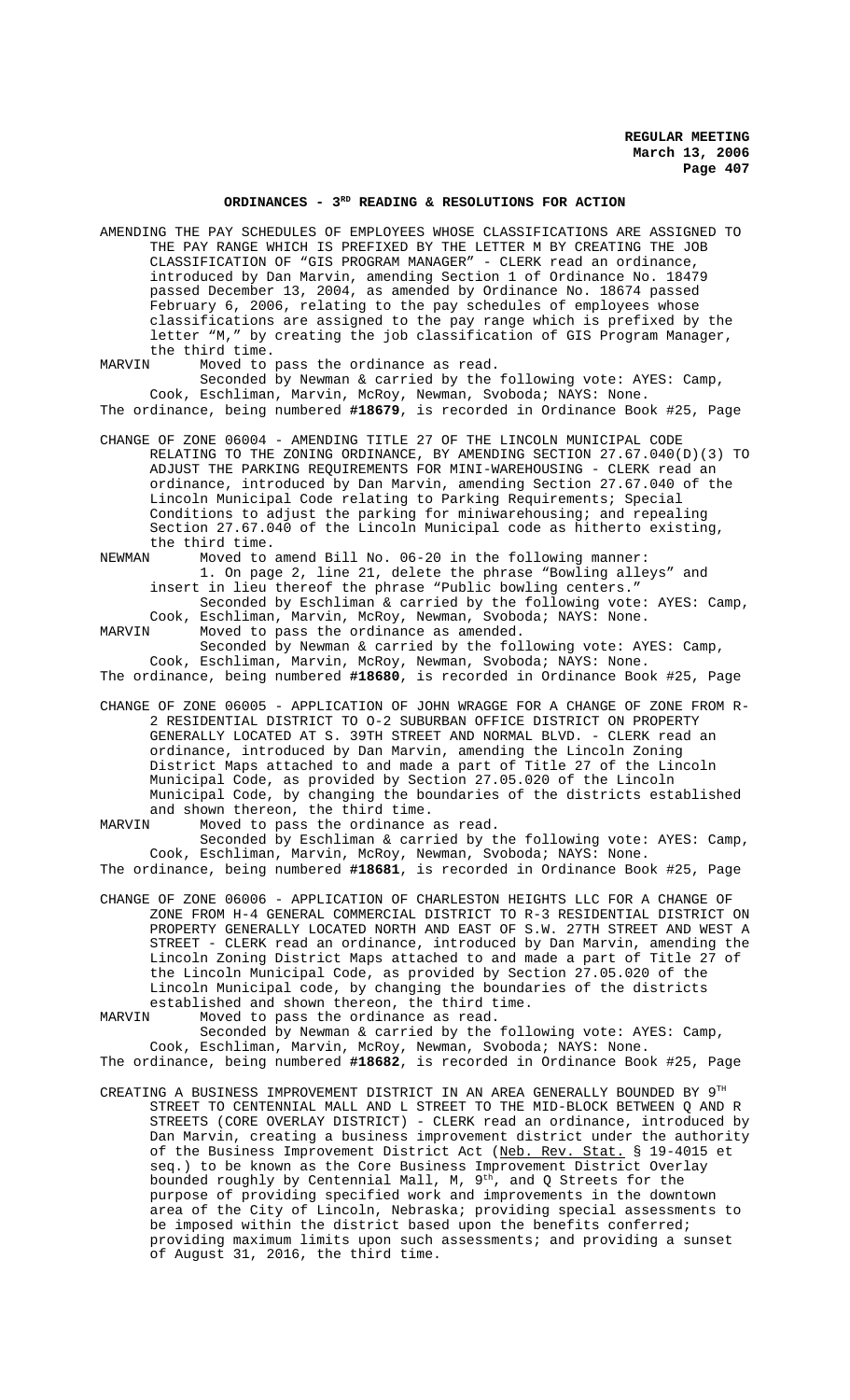MARVIN Moved to pass the ordinance as read. Seconded by Camp & carried by the following vote: AYES: Camp, Cook, Eschliman, Marvin, McRoy, Newman, Svoboda; NAYS: None. The ordinance, being numbered **#18683**, is recorded in Ordinance Book #25, Page

- CREATING A BUSINESS IMPROVEMENT DISTRICT IN AN AREA GENERALLY BOUNDED BY 6TH STREET TO 17TH STREET AND R STREET TO THE MID-BLOCK BETWEEN LINCOLN MALL AND H STREET (DOWNTOWN BUSINESS IMPROVEMENT DISTRICT) - CLERK read an ordinance, introduced by Dan Marvin, creating a business improvement district under the authority of the Business Improvement District Act (Neb. Rev. Stat. § 19-4015 et seq.) to be known as the Downtown Business Improvement District bounded roughly by H, 6<sup>th</sup>, R, and 17<sup>th</sup> Streets for the purpose of providing specified work and improvements in the downtown area of the City of Lincoln, Nebraska; providing for special assessments to be imposed within the district based upon the benefits conferred; providing maximum limits upon such assessments; and providing a sunset of August 31, 2016, the third time.
- MARVIN Moved to pass the ordinance as read. Seconded by Newman & carried by the following vote: AYES: Camp, Cook, Eschliman, Marvin, McRoy, Newman, Svoboda; NAYS: None.

The ordinance, being numbered **#18684**, is recorded in Ordinance Book #25, Page

CHANGE OF ZONE 04066 - AMENDING TITLE 27 OF THE LINCOLN MUNICIPAL CODE RELATING TO ZONING BY AMENDING SECTIONS 27.26.080, 27.31.090, 27.37.060, 27.39.070, 27.41.080, 27.43.080, 27.45.070, 27.47.070, 27.49.080, AND 27.51.090 TO REDUCE THE REQUIRED FRONT YARD IN THE B-2, B-5, H-1, H-2, H-3, H-4, I-2, AND I-3 ZONING DISTRICTS TO 20 FEET, AND TO PROVIDE IN THE O-2, B-2, B-5, H-4, I-1, I-2, AND I-3 DISTRICTS THAT ANY DRIVEWAYS WHICH INTERSECT THE FRONT YARD SHALL BE PERPENDICULAR TO THE STREET; BY AMENDING SECTION 27.67.030 TO ELIMINATE PARKING IN THE FRONT YARD IN THE I-2 ZONING DISTRICT; AND BY AMENDING SECTIONS 27.29.080, 27.33.080, 27.39.070, 27.41.080, AND 27.43.080 TO REQUIRE A SIX-FOOT LANDSCAPE STRIP ON EACH SIDE OF A LOT ABUTTING A PUBLIC STREET OR PRIVATE ROADWAY IN THE B-1, B-3, H-1, H-2, AND H-3 ZONING DISTRICTS; BY AMENDING SECTION 27.71.030 TO ELIMINATE DRIVEWAYS IN THE FRONT AND SIDE YARDS WHEN USED TO PROVIDE ACCESS TO GASOLINE PUMP ISLANDS, TO ELIMINATE DRIVEWAYS IN FRONT AND SIDE YARDS IN THE B-1, H-1, H-2, OR H-3 ZONING DISTRICTS, AND TO ELIMINATE VEHICLE STACKING FOR DRIVE-IN FACILITIES WITHIN THE REQUIRED SIDE YARD; BY REPEALING SECTION 27.71.035 TO ELIMINATE GASOLINE PUMPS IN THE FRONT YARD; BY ADDING NEW SECTIONS NUMBERED 27.26.065, 27.27.055, 27.28.065, 27.29.065, 27.31.075, 27.33.065, 27.37.045, 27.39.055, 27.41.065, 27.43.065, 27.45.055, 27.47.055, 27.49.065, AND 27.51.075 TO ADD PEDESTRIAN CIRCULATION REGULATIONS IN THE O-2, O-3, R-T, B-1, B-2, B-3, B-5, H-1, H-2, H-3, H-4, I-1, I-2, AND I-3 ZONING DISTRICTS, RESPECTIVELY; BY AMENDING SECTIONS 27.63.080 AND 27.63.200 TO REQUIRE HEALTH CARE FACILITIES AND CLUBS TO CONSTRUCT ON-SITE PEDESTRIAN CIRCULATION SIDEWALK SYSTEMS; AMENDING SECTION 27.81.010 TO CLARIFY THAT NO BUILDING SHALL BE ERECTED, ENLARGED OR RECONSTRUCTED NOR SHALL ANY STRUCTURE OR LAND BE USED EXCEPT IN CONFORMANCE WITH THE DESIGN STANDARDS FOR ZONING REGULATIONS AND TO GOVERN PEDESTRIAN CIRCULATION (RELATED ITEMS: 06-5, 06R-9, 06-6) (1/23/06 - CON'T. 2ND READING W/P.H. FOR 5 WKS. TO 2/27/06) (2/27/06 - ACTION DELAYED 2 WKS. TO 3/13/06) - PRIOR to reading:

COOK Moved to delay action on Bill No. 06-5 for one week to 3/20/06. Seconded by Newman.

ESCHLIMAN Moved a friendly amendment to ask Planning Dept. to draft a substitute ordinance containing all of the amendments. Failed for lack of a second. Discussion followed with the City Attorney being requested to draft a substitute ordinance to contain all of the amendments. Cook's original motion to delay action one week was carried by the following vote: AYES: Camp, Cook, Eschliman, Marvin, McRoy, Newman, Svoboda; NAYS: None.

CLERK Read an ordinance, introduced by Annette McRoy, amending Title 27 of the Lincoln Municipal Code relating to Zoning by amending Sections 27.26.080, 27.31.090, 27.37.060, 27.39.070, 27.41.080, 27.43.080, 27.45.070, 27.47.070, 27.49.080, and 27.51.090 to reduce the required front yard in the B-2, B-5, H-1, H-2, H-3, H-4, I-2, and I-3 zoning districts to 20 feet, and to provide in the O-2, B-2, B-5, H-4, I-1, I-2, and I-3 districts that any driveways which intersect the front yard shall be perpendicular to the street; by amending Section 27.67.030 to eliminate parking in the front yard in the I-2 zoning district; and by amending Sections 27.29.080, 27.33.080, 27.39.070, 27.41.080, and 27.43.080 to require a six-foot landscape strip on each side of a lot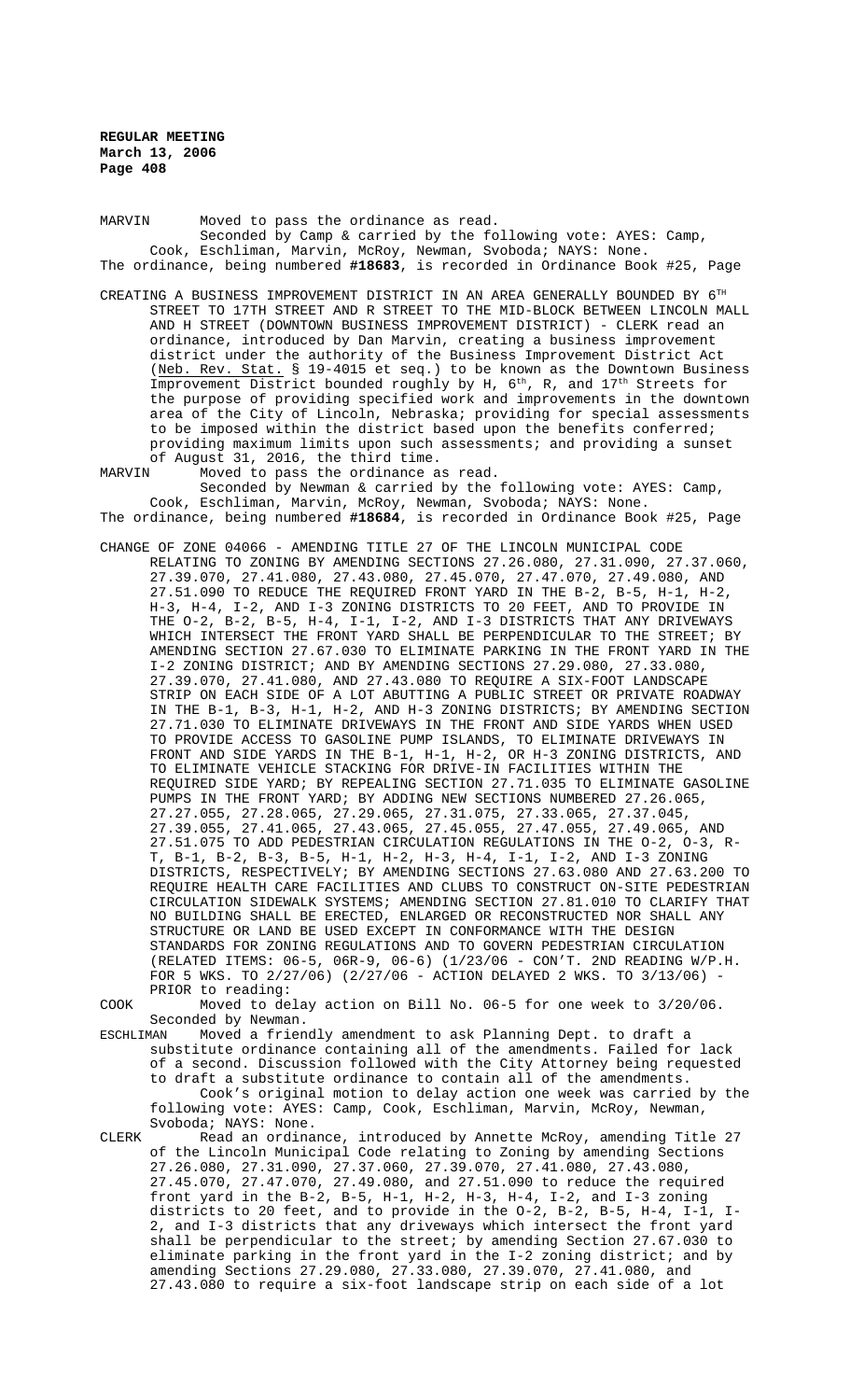abutting a public street or private roadway in the B-1, B-3, H-1, H-2, and H-3 zoning districts; by amending Section 27.71.030 to eliminate driveways in the front and side yards when used to provide access to gasoline pump islands, to eliminate driveways in front and side yards in the B-1, H-1, H-2, or H-3 zoning districts, and to eliminate vehicle stacking for drive-in facilities within the required side yard; by repealing Section 27.71.035 to eliminate gasoline pumps in the front yard; by adding new Sections numbered 27.26.065, 27.27.055, 27.28.065, 27.29.065, 27.31.075, 27.33.065, 27.37.045, 27.39.055, 27.41.065, 27.43.065, 27.45.055, 27.47.055, 27.49.065, and 27.51.075 to add pedestrian circulation regulations in the O-2, O-3, R-T, B-1, B-2, B-3, B-5, H-1, H-2, H-3, H-4, I-1, I-2, and I-3 zoning districts, respectively; by amending Sections 27.63.080 and 27.63.200 to require health care facilities and clubs to construct on-site pedestrian circulation sidewalk systems; amending Section 27.81.010 to clarify that no building shall be erected, enlarged or reconstructed nor shall any structure or land be used except in conformance with the Design Standards for Zoning Regulations and to govern pedestrian circulation; and repealing Sections 27.26.080, 27.29.080, 27.31.090, 27.33.080, 27.37.060, 27.39.070, 27.41.080, 27.43.080, 27.45.070, 27.47.070, 27.49.080, 27.51.090, 27.63.080, 27.63.200, 27.67.030, 27.71.030 and 27.81.010 of the Lincoln Municipal Code as hitherto existing, the third time.

MISC. 04015 - AMENDING THE CITY OF LINCOLN DESIGN STANDARDS CHAPTER 1.00 – REQUEST FOR WAIVER PROCEDURE, TO REVISE SECTION 1 TO ONLY REQUIRE THAT IMPROVEMENTS SUBSTANTIALLY CONFORM TO DESIGN STANDARDS, TO REVISE SECTION 2 TO ALLOW THE PLANNING DIRECTOR TO APPROVE REQUESTS FOR WAIVERS FROM THE DESIGN STANDARDS, BY ADDING A NEW SECTION 2.1.1 TO PROVIDE FOR AN APPEAL TO THE PLANNING COMMISSION FROM ACTION OF THE PLANNING DIRECTOR APPROVING OR DENYING A REQUEST FOR WAIVER FROM DESIGN STANDARDS, TO REVISE SECTION 2.1.2 TO PROVIDE FOR AN APPEAL TO THE CITY COUNCIL FROM ACTION OF THE PLANNING COMMISSION APPROVING OR DENYING A REQUEST FOR WAIVER OF THE DESIGN STANDARDS, BY REPEALING SECTION 2.2 IN ITS ENTIRETY; AMENDING CHAPTER 3.45 - DESIGN STANDARDS FOR PARKING LOTS, TO REVISE SECTION 3.6 TO PROVIDE THAT PARKING LOTS SHALL BE SCREENED IN ACCORDANCE WITH SECTION 7.1 OF CHAPTER 3.50 OF THE CITY OF LINCOLN DESIGN STANDARDS; AMENDING CHAPTER 3.50 - DESIGN STANDARDS FOR SCREENING AND LANDSCAPING TO REVISE SECTION 3 TO REQUIRE THE LANDSCAPE PLAN TO INCLUDE THE MATURE HEIGHT AND SPREAD OF PLANT MATERIAL AND ITS SIZE AT PLANTING, TO DELETE THE PROVISION REGARDING THE OPACITY OF THE SCREEN, AND TO DELETE THE PROVISION THAT NO SCREENING IS REQUIRED IF THE DISTANCE BETWEEN THE LOT LINE AND THE BUILDING IS LESS THAN FIVE FEET; TO REVISE SECTION 4 TO MODIFY THE SCREENING OF SALVAGE YARDS AND SCRAP PROCESSING OPERATIONS AND TO REQUIRE THE INSTALLATION OF PLANT MATERIALS TO BE BY A CERTIFIED LANDSCAPE CONTRACTOR; TO REVISE SECTION 7.1 TO AMEND THE TITLE TO INCLUDE DRIVING AISLES, TO DELETE THE PROVISION ALLOWING REDUCTION OF SCREENING REQUIREMENTS FOR PARKING LOTS WHICH ARE SET BACK FROM THE LOT LINE TO EXCLUDE DRIVEWAY THROATS AND DRIVEWAY CURB CUTS FROM THE REQUIRED SCREEN, TO ELIMINATE THE PROVISION ALLOWING THE DESIGN SPREAD OF DECIDUOUS TREES TO BE USED FOR A PORTION OF THE REQUIRED SCREEN, TO REQUIRE THE PARKING LOT ADJACENT TO A PUBLIC STREET TO BE SCREENED AT LEAST 90% RATHER THAN 60%, AND TO ELIMINATE PROVISIONS REQUIRING THE PLANTING OF A DECIDUOUS TREE WHEN THERE IS LESS THAN FIVE FEET BETWEEN THE PARKING LOT AND THE STREET; TO ADD LANDSCAPE REQUIREMENTS FOR PARKING LOTS WHICH EXCEED 6,000 SQUARE FEET OF PAVED AREA; TO REVISE SECTION 7.3 TO AMEND THE TITLE TO MAKE IT NOT APPLICABLE TO COMMUNITY UNIT PLANS AND TO MAKE IT APPLICABLE TO USE PERMITS; TO REVISE SECTION 7.4 TO MAKE IT APPLICABLE ONLY TO MAJOR STREETS RATHER THAN ALL PUBLIC STREETS, TO INCREASE THE SCREEN FROM 50% TO 60% AND TO REQUIRE THE SCREEN TO GO TO 10 FEET ABOVE THE SURFACE ELEVATION RATHER THAN 6 FEET, AND TO PROVIDE THAT FENCES USED FOR A SCREEN, THEY MUST BE USED IN CONJUNCTION WITH PLANTS; TO REVISE SECTION 7.5 TO ALSO MAKE ITS PROVISIONS APPLY TO THE H-1 AND I-3 ZONING DISTRICTS; TO REVISE SECTION 7.6 TO REDUCE THE NUMBER OF REQUIRED TREES; TO ADD A NEW SECTION 7.11 TO REQUIRE SCREENING FOR REFUSE AREAS, RECYCLING BINS, OPEN STORAGE, LOADING AREAS, AND GROUND-LEVEL MECHANICAL EQUIPMENT AND TO PROVIDE A SCREENING STANDARD; TO REVISE SECTION 8 TO REQUIRE A GUARANTEE FOR THE INSTALLATION OF LANDSCAPING IF NOT INSTALLED BY THE TIME OF THE FINAL BUILDING INSPECTION; AND TO DELETE THE PROVISION ALLOWING THE PLANNING DIRECTOR TO MAKE ADMINISTRATIVE ADJUSTMENTS; AMENDING TITLE 4, MISCELLANEOUS DESIGN STANDARDS, TO ADD A NEW CHAPTER 4.20 ENTITLED "DESIGN STANDARDS FOR LANDSCAPING, STREETSCAPES, MEDIANS, BOULEVARDS, ROUNDABOUT, AND MAJOR STREETS" TO PROVIDE STANDARDS RELATING TO SUCH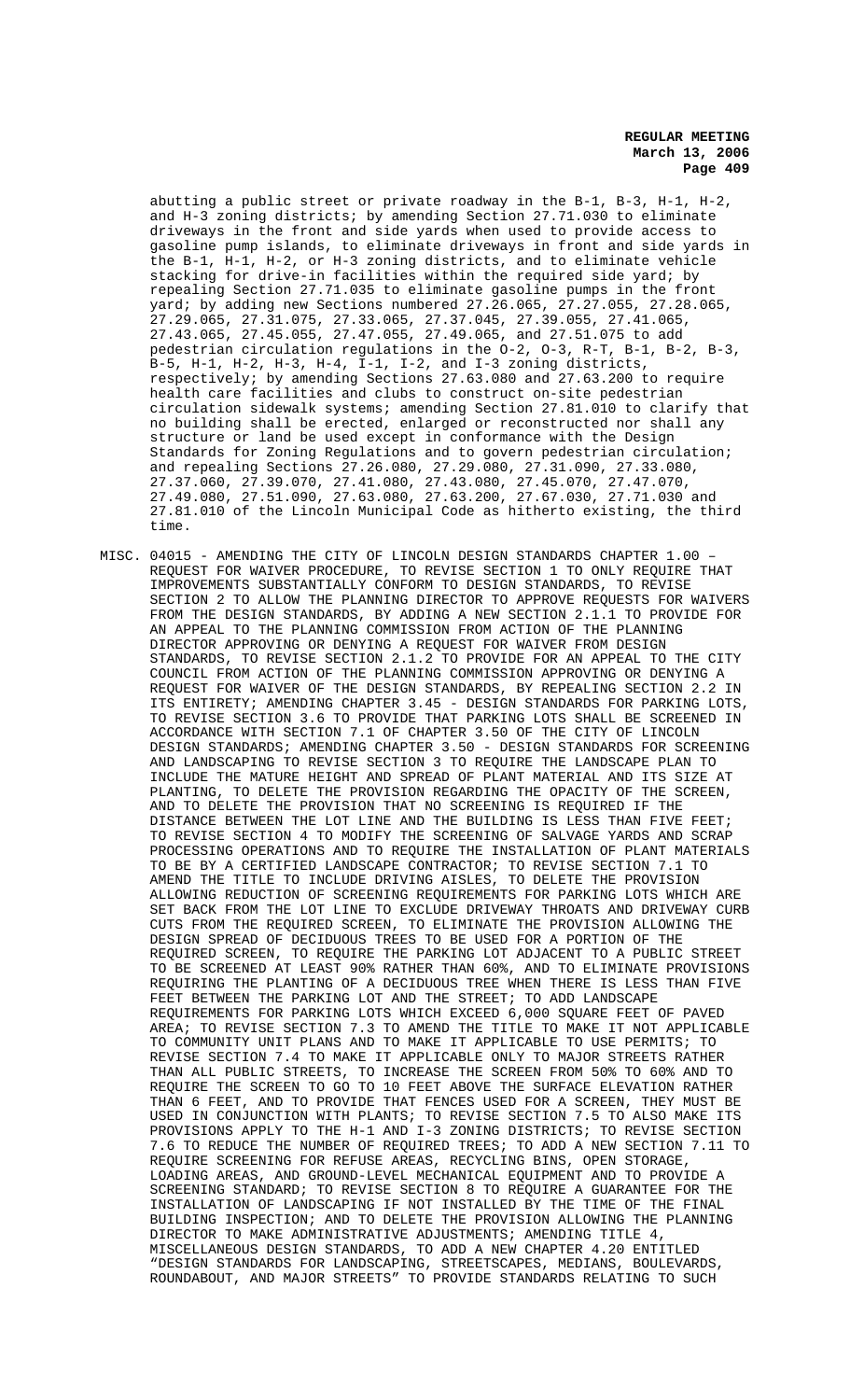Svoboda; NAYS: None.

LANDSCAPING INCLUDING GENERAL PROVISIONS, LANDSCAPING PLAN REQUIREMENTS, SITE PREPARATION, PLANT SELECTION AND PLACEMENT, PLANTING, APPROVED TREE LIST FOR NON-PAVED PLANTING STRIPS, MEDIANS, CUL-DE-SAC CIRCLES, ROUNDABOUTS, BOULEVARDS, AND MAJOR STREETS, TREE CHARACTERISTICS, AND SHRUB CHARACTERISTICS (RELATED ITEMS: 06-5, 06R-9, 06-6) (ACTION DATE: 1/30/06) (1/23/06 - CON'T. 2ND READING W/P.H. FOR 5 WKS. TO 2/27/06)  $(2/27/06$  - ACTION DELAYED 2 WKS. TO  $3/13/06$ ) - PRIOR to reading: COOK Moved to delay action on Bill No. 06R-9 for one week to 3/20/06.

Seconded by Newman.<br>ESCHLIMAN Moved a frien Moved a friendly amendment to ask Planning Dept. to draft a substitute ordinance containing all the amendments. Failed for lack of a second. Discussion followed with the City Attorney being requested to draft a substitute ordinance to contain all of the amendments. Cook's original motion to delay action one week was carried by the following vote: AYES: Camp, Cook, Eschliman, Marvin, McRoy, Newman,

MISC. 05007 - AMENDING TITLE 26 OF THE LINCOLN MUNICIPAL CODE RELATING TO THE LAND SUBDIVISION ORDINANCE BY AMENDING SECTION 26.23.040 TO MODIFY THE MINIMUM RIGHT-OF-WAY WIDTH FOR MAJOR STREETS AND TO PROVIDE TYPICAL CROSS-SECTION FIGURES FOR STREETS HAVING A WIDTH 120 FEET AND 130 FEET AND BY AMENDING SECTION 26.27.090 TO PROVIDE THAT TREES SHALL BE PLANTED IN THE PUBLIC RIGHT-OF-WAY ALONG MAJOR STREETS WHICH HAVE A MINIMUM OF 120 FEET OF RIGHT-OF-WAY (RELATED ITEMS: 06-5, 06R-9, 06-6) (1/23/06 - CON'T. 2ND READING W/P.H. FOR 5 WKS. TO 2/27/06) (2/27/06 - ACTION DELAYED 2 WKS. TO 3/13/06) - PRIOR to reading:

COOK Moved to delay action on Bill No. 06-6 for one week to 3/20/06. Seconded by Newman.<br>ESCHLIMAN Moved a frien

- Moved a friendly amendment to ask Planning Dept. to draft a substitute ordinance containing all the amendments. Failed for lack of a second. Discussion followed with the City Attorney being requested to draft a substitute ordinance to contain all of the amendments. Cook's original motion to delay action one week was carried by the following vote: AYES: Camp, Cook, Eschliman, Marvin, McRoy, Newman, Svoboda; NAYS: None.
- CLERK Read an ordinance, introduced by Annette McRoy, amending Title 26 of the Lincoln Municipal Code relating to the Land Subdivision Ordinance by amending Section 26.23.040 to modify the minimum right-of-way width for major streets and to provide typical cross-section figures for streets having a width 120 feet and 130 feet; by amending Section 26.27.090 to provide that trees shall be planted in the public right-ofway along major streets which have a minimum of 120 feet of right-ofway; and repealing Sections 26.23.040 and 26.27.090 as hitherto existing, the third time.
- CHANGE OF ZONE 05054A APPLICATION OF PRAIRIE HOME BUILDERS FOR A CHANGE OF ZONE FROM AG TO R-3 PUD LOCATED NORTH OF ADAMS STREET; A CHANGE OF ZONE FROM AG TO B-2 PUD AND O-3 PUD LOCATED SOUTH OF ADAMS STREET; AND THE REQUESTED APPROVAL OF THE DEVELOPMENT PLAN FOR THE PRAIRIE VILLAGE NORTH PLANNED UNIT DEVELOPMENT ON PROPERTY LOCATED GENERALLY AT N 84TH AND ADAMS STREET. (RELATED ITEMS: 05-164, 05R-262, 05-165) (11/7/05 - P.H. CON'T. 3 WKS. TO 11/28/05) (ACTION DELAYED 2 WKS TO 12/12/05) (12/12/05 - ACTION DELAYED 1 WK TO 12/19/05) (12/19/05 - ACTION DELAYED 3 WKS. TO 1/9/06) (12/19/05 - BILL NO. 05-165 AMENDED TO BE SPLIT INTO 2 ORDINANCES) (1/9/06 - ACTION DELAYED 4 WKS. TO 2/6/06 & ITEMS TO BE RE-ORDERED ON THE AGENDA AS FOLLOWS: 05-165A, 05-165B, 05R-262, 05-164) (2/6/06 - ACTION DELAYED 3 WKS. TO 2/27/06)(2/27/06 - ACTION DELAYED 2 WKS. TO 3/13/06) - CLERK read an ordinance, introduced by Robin Eschliman, amending the City of Lincoln Zoning District Maps attached to and made a part of Title 27 of the Lincoln Municipal Code, changing the boundaries of the districts established and shown on said City of Lincoln Zoning District Maps as provided in Section 27.05.020 of the Lincoln Municipal Code and approving the designation of the area hereinafter described as a planned unit development, the third time. ESCHLIMAN Moved to pass the ordinance as read.

Seconded by Marvin & carried by the following vote: AYES: Camp, Cook, Eschliman, Marvin, McRoy, Newman, Svoboda; NAYS: None. The ordinance, being numbered **#18685**, is recorded in Ordinance Book #25, Page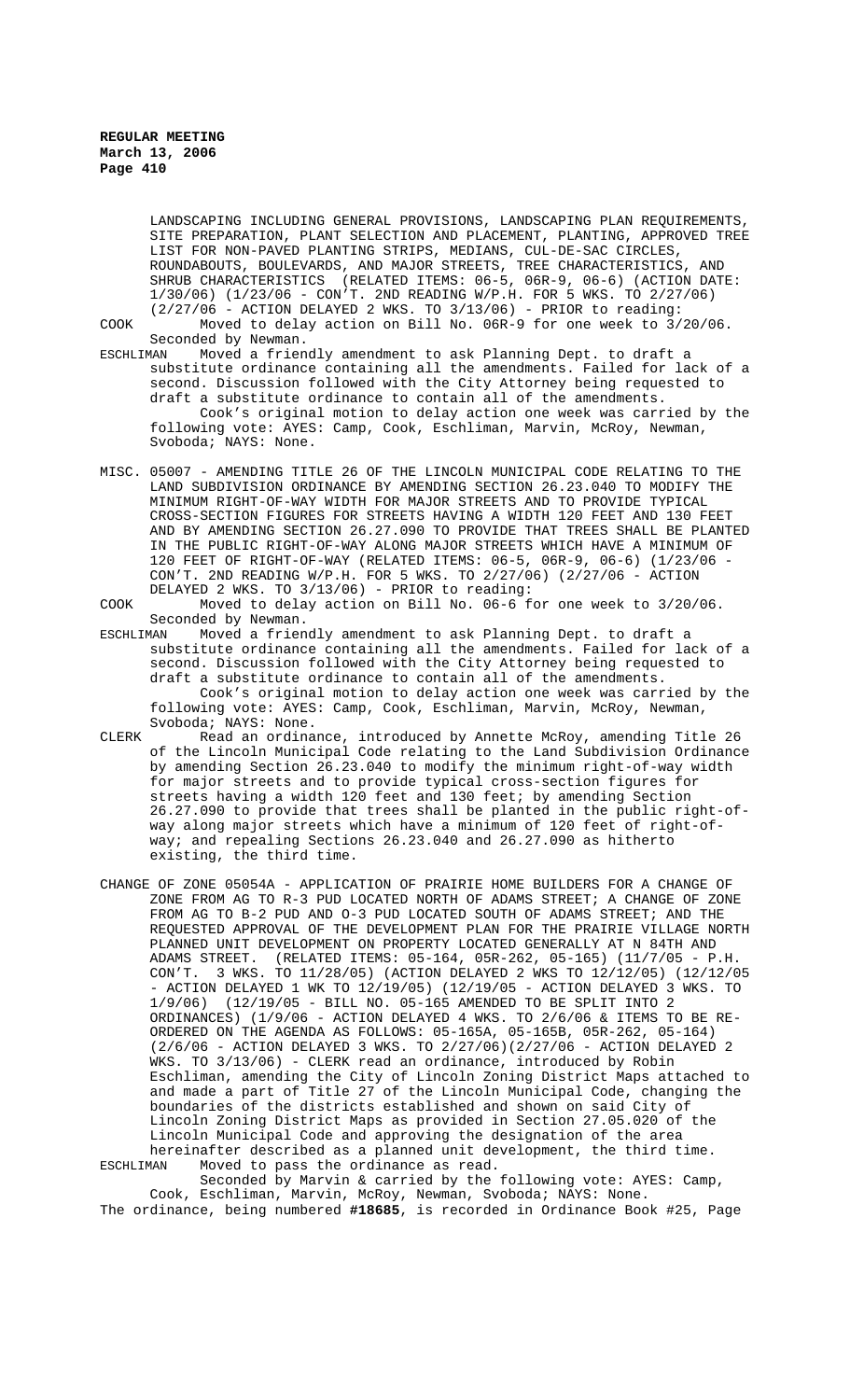CHANGE OF ZONE 05054B - APPLICATION OF PRAIRIE HOME BUILDERS FOR A CHANGE OF ZONE FROM AG TO R-5 PUD LOCATED NORTH OF ADAMS STREET; AND A CHANGE OF ZONE FROM AG TO B-2 PUD AND O-3 PUD LOCATED NORTH OF ADAMS STREET; AND THE REQUESTED APPROVAL OF THE DEVELOPMENT PLAN FOR THE PRAIRIE VILLAGE CENTER PLANNED UNIT DEVELOPMENT ON PROPERTY LOCATED GENERALLY AT N 84TH AND ADAMS STREET. (RELATED ITEMS: 05-164, 05R-262, 05-165) (11/7/05 - P.H. CON'T. 3 WKS. TO 11/28/05) (ACTION DELAYED 2 WKS TO 12/12/05) (12/12/05 - ACTION DELAYED 1 WK TO 12/19/05) (12/19/05 - ACTION DELAYED 3 WKS. TO 1/9/06) (12/19/05 - BILL NO. 05-165 AMENDED TO BE SPLIT INTO 2 ORDINANCES) (1/9/06 - ACTION DELAYED 4 WKS. TO 2/6/06 & ITEMS TO BE RE-ORDERED ON THE AGENDA AS FOLLOWS: 05-165A, 05-165B, 05R-262, 05-164) (2/6/06 - ACTION DELAYED 3 WKS. TO 2/27/06)(2/27/06 - ACTION DELAYED 2

WKS. TO 3/13/06) - PRIOR to reading:<br>MARVIN Moved to accept Substitute Ame Moved to accept Substitute Amendment #2 to Bill No. 05-165B in the following manner:

1. On page 5, line 29, insert an open parentheses in front of the number "50,000."

2. On page 5, line 30, after the closed parentheses following the word "criteria", insert the following language: <u>provided that no more</u> than a total of 175,000 square feet, may be occupied in a single building. For the purposes of this square foot occupancy restriction, building shall include permanent outdoor sales and display areas.<br>3. On page 5, line 30, strike the first "<del>and</del>" and insert the words 3. On page 5, line 30, strike the first This approval also grants before the word "waivers."

Seconded by  $\overline{\text{Newton}}$  & carried by the following vote: AYES: Cook, Eschliman, Marvin, McRoy, Newman, Svoboda; NAYS: Camp.

NEWMAN Moved amendment #1 to Bill No. 05-165B in the following manner: 1. Delete the legal description beginning on page 1, line 29, through page 2, line 30, and insert in lieu thereof the following legal description:

> A PORTION OF LOTS 28 & 29 LOCATED IN THE SOUTHWEST QUARTER OF SECTION 11, TOWNSHIP 10 NORTH, RANGE 7 EAST OF THE 6TH P.M., LANCASTER COUNTY, NEBRASKA AND BEING MORE PARTICULARLY DESCRIBED AS FOLLOWS:

> BEGINNING AT THE SOUTHEAST CORNER OF SAID LOT 28, ALSO BEING ON THE NORTH RIGHT-OF-WAY LINE OF ADAMS STREET; THENCE ON SAID NORTH RIGHT-OF-WAY LINE, N89°22'23"W, 262.30 FEET; THENCE N45/25'41"W, 35.50 FEET TO THE EAST RIGHT-OF-WAY LINE OF NORTH 84TH STREET; THENCE ON SAID EAST RIGHT-OF-WAY LINE, NOO'10'17"E, 237.39 FEET; THENCE S89/49'12"E, 160.00 FEET; THENCE N53/09'24"E, 139.90 FEET; THENCE NORTHERLY ON A 253.00 FOOT RADIUS CURVE TO THE RIGHT, AN ARC LENGTH OF 169.53 FEET (LONG CHORD BEARS N19/01'31"W, 166.38 FEET); THENCE NOO°10'17"E, 92.83 FEET; THENCE NORTHERLY ON A 303.00 FOOT RADIUS CURVE TO THE RIGHT, AN ARC LENGTH OF 79.09 FEET (LONG CHORD BEARS N07/38'58"E, 78.87 FEET); THENCE NORTHERLY ON A 1,510.38 FOOT RADIUS CURVE TO THE RIGHT, AN ARC LENGTH<br>OF 162.06 FEET (LONG CHORD BEARS N18°12'05"E, 161.98 OF 162.06 FEET (LONG CHORD BEARS N18'12'05"E FEET); THENCE S73°14'41"E, 66.22 FEET; THENCE NORTHEASTERLY ON A 1,444.38 FOOT RADIUS CURVE TO THE RIGHT, AN ARC LENGTH OF 97.37 FEET (LONG CHORD BEARS N23<sup>°</sup>24'49"E, 97.36 FEET); THENCE S89°49'19"E, 507.35 FEET; THENCE S45°00'00"E, 382.37 FEET; THENCE SOUTHWESTERLY ON A 833.00 FOOT RADIUS CURVE TO THE LEFT, AN ARC LENGTH OF 46.31 FEET (LONG CHORD BEARS S47°42'22"W, 46.30 FEET); THENCE SOUTHWESTERLY ON A 786.42 FOOT RADIUS CURVE TO THE LEFT, AN ARC LENGTH OF 229.81 FEET (LONG CHORD BEARS S42/31'58"W, 228.99 FEET); THENCE SOUTHERLY ON A 850.00 FOOT RADIUS CURVE TO THE LEFT, AN ARC LENGTH OF 443.93 FEET (LONG CHORD BEARS S15°33'15"W, 438.90 FEET); THENCE S00°35'33"W, 12.76 FEET TO THE NORTH RIGHT-OF-WAY LINE OF ADAMS STREET; THENCE ON SAID NORTH RIGHT-OF-WAY LINE, N89/20'41"W, 565.21 FEET TO THE POINT OF BEGINNING, CONTAINING 714,346.96 SQUARE FEET (16.40 ACRES) MORE OR LESS.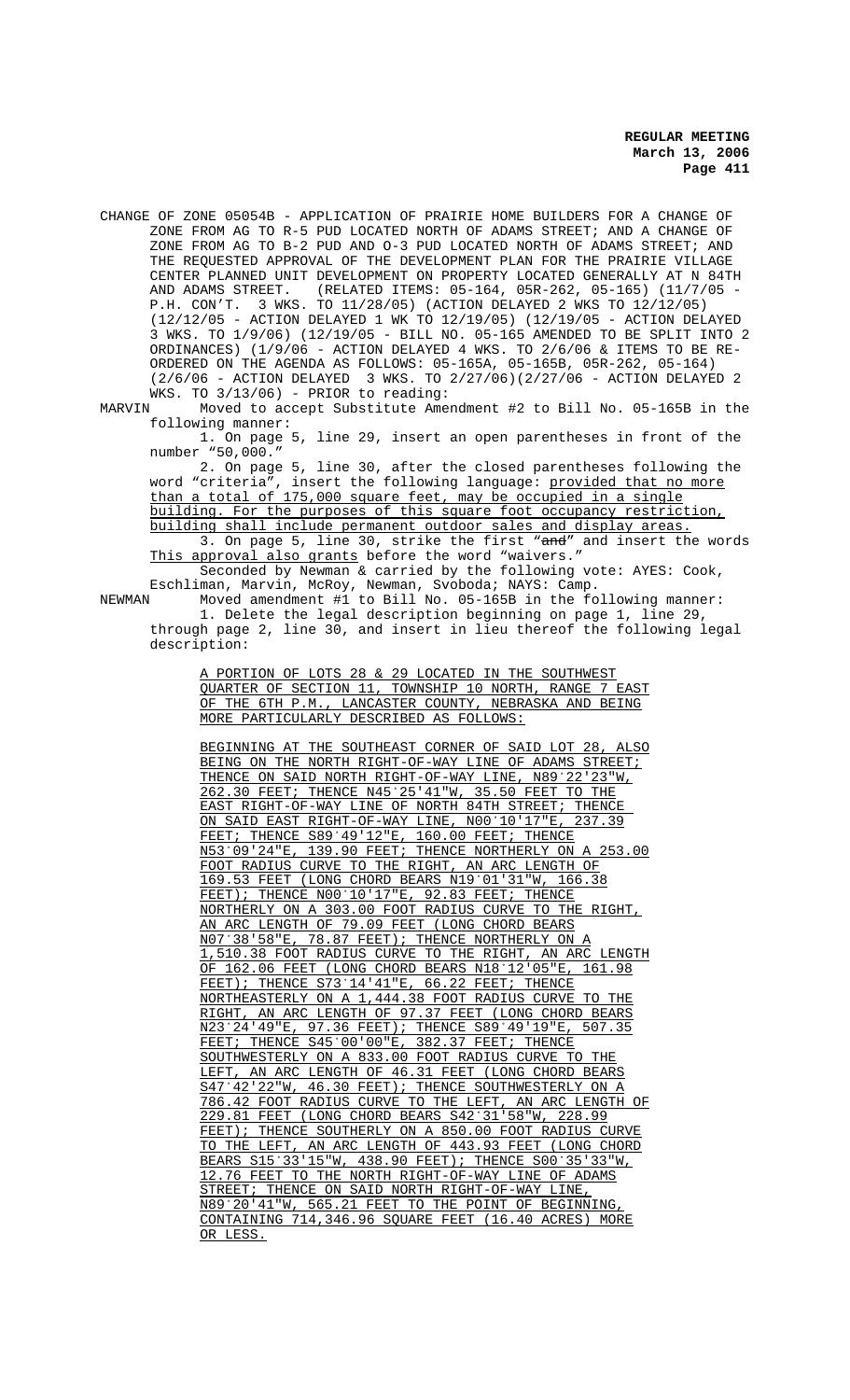2. Delete the legal description beginning on page 4, lines 1 through 29, and insert in lieu thereof the following legal description:

A PORTION OF LOTS 28 & 29 LOCATED IN THE SOUTHWEST QUARTER OF SECTION 11, TOWNSHIP 10 NORTH, RANGE 7 EAST OF THE 6TH P.M., LANCASTER COUNTY, NEBRASKA AND BEING MORE PARTICULARLY DESCRIBED AS FOLLOWS:

REFERRING TO THE SOUTHEAST CORNER OF LOT 28, ALSO BEING ON THE NORTH RIGHT-OF-WAY LINE OF ADAMS STREET; THENCE ON SAID NORTH RIGHT-OF-WAY LINE, N89°22'23"W, 262.30 FEET; THENCE N45/25'41"W, 35.50 FEET TO THE EAST RIGHT-OF-WAY LINE OF NORTH 84TH STREET; THENCE ON<br>SAID EAST RIGHT-OF-WAY LINE, N00°10'17"E, 237.39 FEET SAID EAST RIGHT-OF-WAY LINE, NOO'10'17"E, TO THE POINT OF BEGINNING; THENCE ON SAID EAST RIGHT-OF-WAY LINE, N00/10'17"E, 585.00 FEET; THENCE S89°49'12"E, 215.00 FEET; THENCE S73°14'41"E, 65.11 FEET; THENCE SOUTHERLY ON A 1,510.38 FOOT RADIUS CURVE TO THE LEFT, AN ARC LENGTH OF 162.06 FEET (LONG CHORD BEARS S18°12'05"W, 161.98 FEET); THENCE SOUTHERLY ON A 303.00 FOOT RADIUS CURVE TO THE LEFT, AN ARC LENGTH OF 79.09 FEET (LONG CHORD BEARS S07°38'58"W, 78.87 FEET); THENCE S00°10'17"W, 92.83 FEET; THENCE SOUTHERLY ON A 253.00 FOOT RADIUS CURVE TO THE LEFT, AN ARC LENGTH OF 169.53 FEET (LONG CHORD BEARS S19/01'31"E, 166.38 FEET); THENCE S53°09'24"W, 139.90 FEET; THENCE N89°49'12"W, 160.00 FEET TO THE POINT OF BEGINNING, CONTAINING 135,593.14 SQUARE FEET (3.11 ACRES) MORE OR LESS.

Seconded by McRoy & carried by the following vote: AYES: Camp, Cook, Eschliman, Marvin, McRoy, Newman, Svoboda; NAYS: None. CLERK Read an ordinance, introduced by Dan Marvin, amending the City of Lincoln Zoning District Maps attached to and made a part of Title 27 of the Lincoln Municipal Code, changing the boundaries of the districts established and shown on said City of Lincoln Zoning District Maps as provided in Section 27.05.020 of the Lincoln Municipal Code and approving the designation of the area hereinafter described as a planned unit development, the third time.<br>MARVIN Moved to pass the ordinance Moved to pass the ordinance as amended.

Seconded by Eschliman & carried by the following vote: AYES: Eschliman, Marvin, McRoy, Svoboda; NAYS: Camp, Cook, Newman. The ordinance, being numbered **#18686**, is recorded in Ordinance Book #25, Page

- APPROVING THE PRAIRIE VILLAGE NORTH CONDITIONAL ANNEXATION AND ZONING AGREEMENT BETWEEN THE CITY AND DUBOIS LAND LLC, PRAIRIE VILLAGE NORTH LLC, PRAIRIE HOME BUILDERS INC., ROLAND GROUP LLC, AND FAITH EVANGELICAL LUTHERAN CHURCH, RELATING TO THE ANNEXATION OF APPROXIMATELY 149.09 ACRES, GENERALLY LOCATED AT THE NORTHEAST CORNER OF N. 84TH STREET AND ADAMS STREET AND THE USE OF SAID 149.09 ACRES ALONG WITH APPROXIMATELY 23 ACRES LOCATED AT THE SOUTHEAST CORNER OF N. 84TH STREET AND ADAMS STREET UNDER A PLANNED UNIT DEVELOPMENT. (RELATED ITEMS: 05-164, 05R-262, 05-165) (11/7/05 - P.H. CON'T. 3 WKS. TO 11/28/05)(ACTION DELAYED 2 WKS TO 12/12/05) (12/12/05 - ACTION DELAYED 1 WK TO 12/19/05) (12/19/05 - ACTION DELAYED 3 WKS. TO 1/9/06) (1/9/06 - ACTION DELAYED 4 WKS. TO 2/6/06 & ITEMS TO BE RE-ORDERED ON THE AGENDA AS FOLLOWS: 05-165A, 05- 165B, 05R-262, 05-164) (2/6/06 - ACTION DELAYED 3 WKS. TO 2/27/06)  $(2/27/06$  - ACTION DELAYED 2 WKS. TO  $3/13/06$ ) - PRIOR to reading: COOK Moved to place Bill No. 05R-262 on pending indefinitely. Seconded by McRoy & carried by the following vote: AYES: Camp, Cook, Eschliman, Marvin, McRoy, Newman, Svoboda; NAYS: None.
- ANNEXATION 05013 AMENDING THE LINCOLN CORPORATE LIMITS MAP BY ANNEXING APPROXIMATELY 149.09 ACRES OF PROPERTY GENERALLY LOCATED AT NORTH 84TH STREET AND ADAMS STREET. (RELATED ITEMS: 05-164, 05R-262, 05-165) (11/7/05 - P.H. CON'T. 3 WKS. TO 11/28/05) (ACTION DELAYED 2 WKS TO 12/12/05) (12/12/05 - ACTION DELAYED 1 WK TO 12/19/05) (12/19/05 - ACTION DELAYED 3 WKS. TO 1/9/06) (1/9/06 - ACTION DELAYED 4 WKS. TO 2/6/06 & ITEMS TO BE RE-ORDERED ON THE AGENDA AS FOLLOWS: 05-165A, 05- 165B, 05R-262, 05-164) (2/6/06 - ACTION DELAYED 3 WKS. TO 2/27/06)(2/27/06 - ACTION DELAYED 2 WKS. TO 3/13/06) - PRIOR to reading: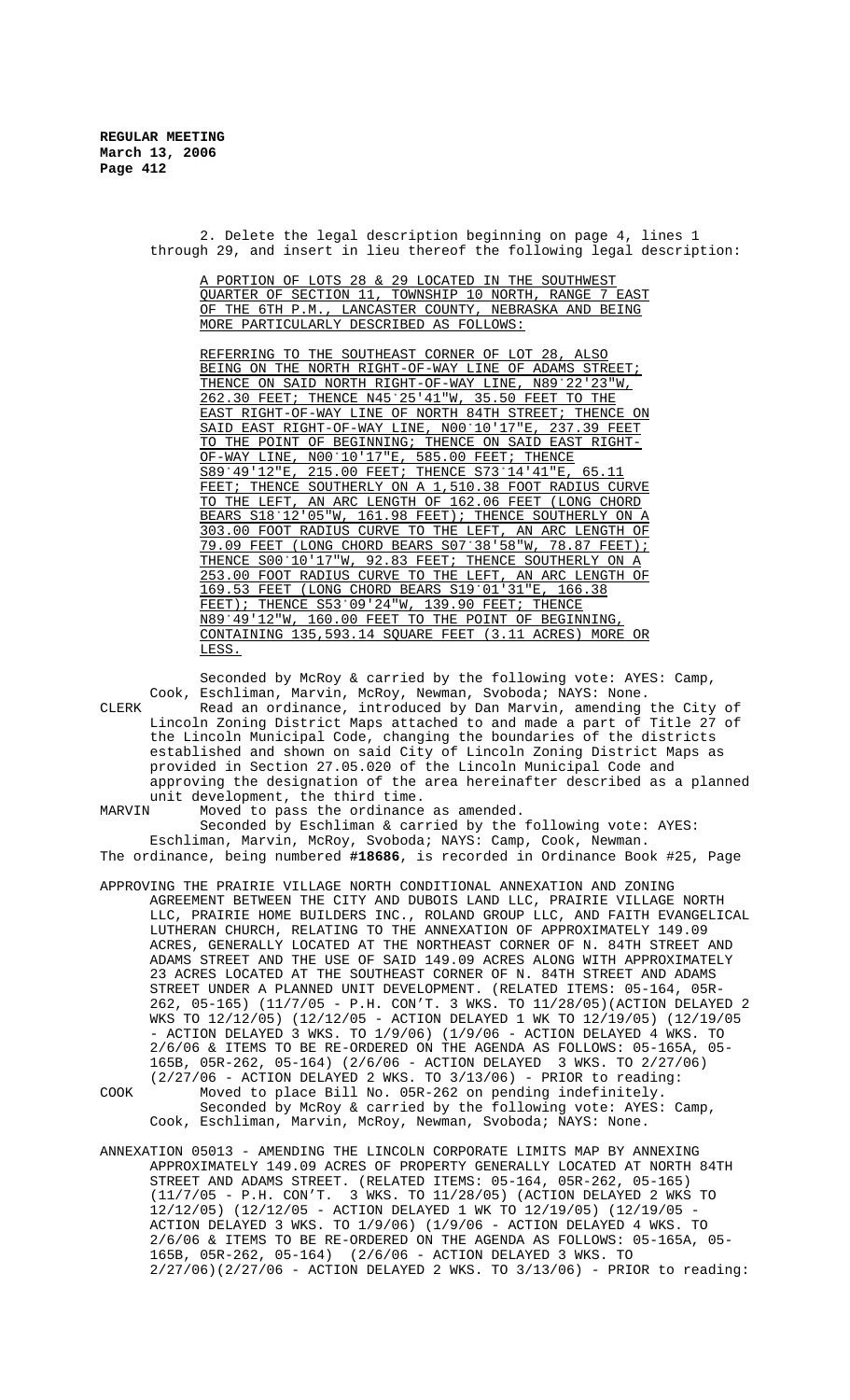| COOK  |                                                                       | Moved to place Bill No. 05-164 on pending indefinitely.<br>Seconded by McRoy & carried by the following vote: AYES: Camp, |  |  |  |
|-------|-----------------------------------------------------------------------|---------------------------------------------------------------------------------------------------------------------------|--|--|--|
|       |                                                                       | Cook, Eschliman, Marvin, McRoy, Newman, Svoboda; NAYS: None.                                                              |  |  |  |
| CLERK |                                                                       | Read an ordinance, introduced by Robin Eschliman, annexing and                                                            |  |  |  |
|       | including the below described land as part of the City of Lincoln,    |                                                                                                                           |  |  |  |
|       | Nebraska and amending the Corporate Limits Map attached to and made a |                                                                                                                           |  |  |  |
|       |                                                                       | part of Ordinance No. 18208, to reflect the extension of the corporate                                                    |  |  |  |
|       |                                                                       | limits boundary of the City of Lincoln, Nebraska established and shown                                                    |  |  |  |
|       |                                                                       | thereon, the third time.                                                                                                  |  |  |  |
|       |                                                                       |                                                                                                                           |  |  |  |

APPROVING A NON-EXCLUSIVE AWARD FOR DISCOUNTS OFF OF OFFICE DEPOT CATALOG PRICES PURSUANT TO THE U.S. COMMUNITIES PURCHASING ALLIANCE CONTRACT NO. 42595 FOR OFFICE PRODUCTS, EQUIPMENT, SUPPLIES AND RELATED ITEMS. (3/6/06 - ACTION DELAYED 1 WK TO 3/13/06)- CLERK read the following resolution, introduced by Dan Marvin, who moved its adoption:

A-83774 BE IT RESOLVED by the City Council of the City of Lincoln, Nebraska:

That the attached participation program offered to the City of Lincoln, under the U.S. Communities Purchasing Alliance Contract No. 42595 for the purchase of office products, equipment, supplies and related items from Office Depot Business Services Division, at discounted prices, is hereby accepted.

The City Clerk is directed to return a copy of this Resolution to the Purchasing Department for their record.

Introduced by Dan Marvin Seconded by Newman & carried by the following vote: AYES: Cook, Marvin, McRoy, Newman, Svoboda; NAYS: Camp, Eschliman.

APPROVING A THREE-YEAR CONTRACT BETWEEN THE CITY AND THE LINCOLN JOURNAL STAR FOR PROVIDING LEGAL ADVERTISING AND PUBLISHING AND ALL OTHER VERBIAGE LEGALLY NECESSARY TO CONDUCT CITY OF LINCOLN BUSINESS. (3/6/06 - ACTION DELAYED 1 WK. TO 3/13/06) - CLERK read the following resolution, introduced by Dan Marvin, who moved its adoption:

A-83775 BE IT RESOLVED by the City Council of the City of Lincoln,

Nebraska:

That the contract for legal advertising between the City of Lincoln, Nebraska and the Lincoln Journal Star to publish the City of Lincoln's legal advertising and other notices legally necessary to conduct City business, a copy of which is attached hereto, marked as Attachment "A" and made a part hereof by reference, is hereby approved and the Mayor is authorized to execute said Contract on behalf of the City.

The City Clerk is directed to return one fully executed copy of said Contract to the Lincoln Journal Star.

Introduced by Dan Marvin Seconded by Eschliman & carried by the following vote: AYES: Camp, Cook, Eschliman, Marvin, McRoy, Newman, Svoboda; NAYS: None.

### **REGISTERED TO SPEAK SESSION - NONE**

### **OPEN MICROPHONE SESSION**

Richard Esquivel, 733 W. Cuming, came forward to comment about the cost of opening a business; secondly, Mr. Esquivel commented on the City salaries posted in the Lincoln Journal Star; and thirdly, Mr. Esquivel stated that TIFF financing funds projects with minimum wages but our tax dollars should afford higher wages by offering incentives. This matter was taken under advisement.

### **MISCELLANEOUS BUSINESS**

#### **PENDING -**

CAMP Moved to extend the Pending List to March 20, 2006. Seconded by McRoy & carried by the following vote: AYES: Camp, Cook, Eschliman, Marvin, McRoy, Newman, Svoboda; NAYS: None.